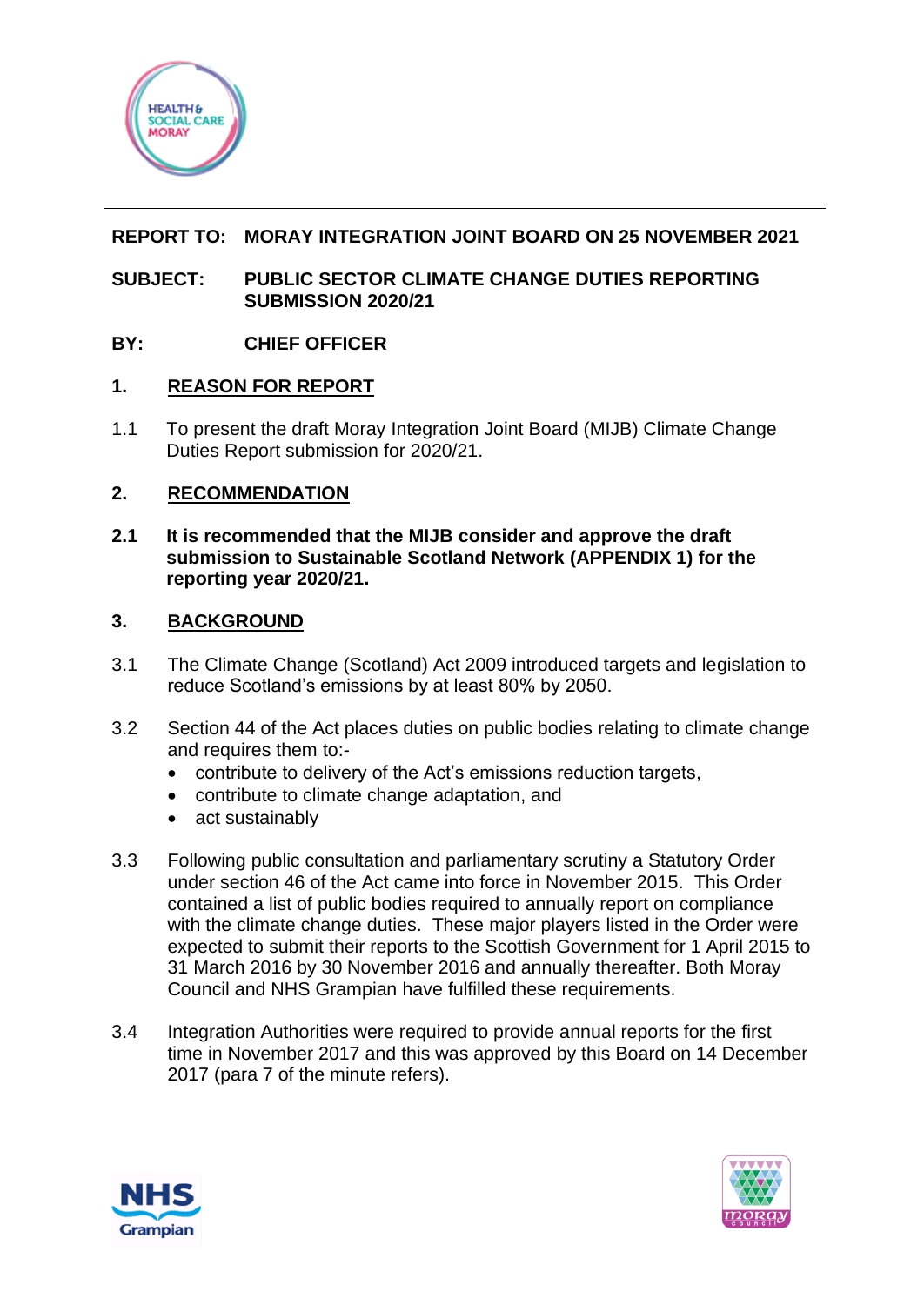# **4. KEY MATTERS RELEVANT TO RECOMMENDATION**

- 4.1 The report attached in **APPENDIX 1** is required to be submitted to the Scottish Government by 30 November 2021.
- 4.2 The content is limited because MIJB do not own any property or vehicles and do not develop the policy surrounding the use of fuel, procurement, transport, energy, waste, ICT, property and infrastructure. The policies that are followed by staff are developed by the employing organisation, either Moray Council or NHS Grampian.
- 4.3 The principle areas that the MIJB and managers can influence is the development of a culture of environmental awareness including climate change impacts and ensuring that policies are adhered to appropriately, for example:
	- to reduce their travelling to meetings & service user contacts where possible. During 2020/21 staff continued to make greater use of video conferencing, saving both time and costs associated with travelling. Significant progress in this area has arisen as a result of the introduction of Microsoft Teams in NHS Grampian and Moray Council which has facilitated staff being able to communicate whilst continuing to work from home.
	- continued use of existing ICT applications such as Attend Anywhere for reducing travel for staff/patients/service users within Moray.
	- reducing waste where possible and ensuring appropriate use of recycling bins and appropriate coloured bins for clinical waste.
- 4.4 As a result of the changes to service delivery caused by Covid-19 in 2020, Health & Social Care Moray (HSCM) has seen a significant increase in the use of Attend Anywhere (Near Me) by GP and other health professionals. This has reduced the amount of travelling for people (both staff and patients) saving time, money and impact on the environment.
- 4.5 HSCM have been exploring the use of other ICT applications such as VCreate to reduce the need for face to face contact and enabling communication and flexibility of access to services.

## **5. SUMMARY OF IMPLICATIONS**

- **(a) Corporate Plan and 10 Year Plan (Local Outcomes Improvement Plan (LOIP)) and Moray Integration Joint Board Strategic Plan "Moray Partners in Care 2019 – 2029"** As defined within the Moray Integration Scheme values and meeting the strategic aims contained within the MIJB Strategic Plan 2019-29.
- **(b) Policy and Legal**

None directly associated with this report